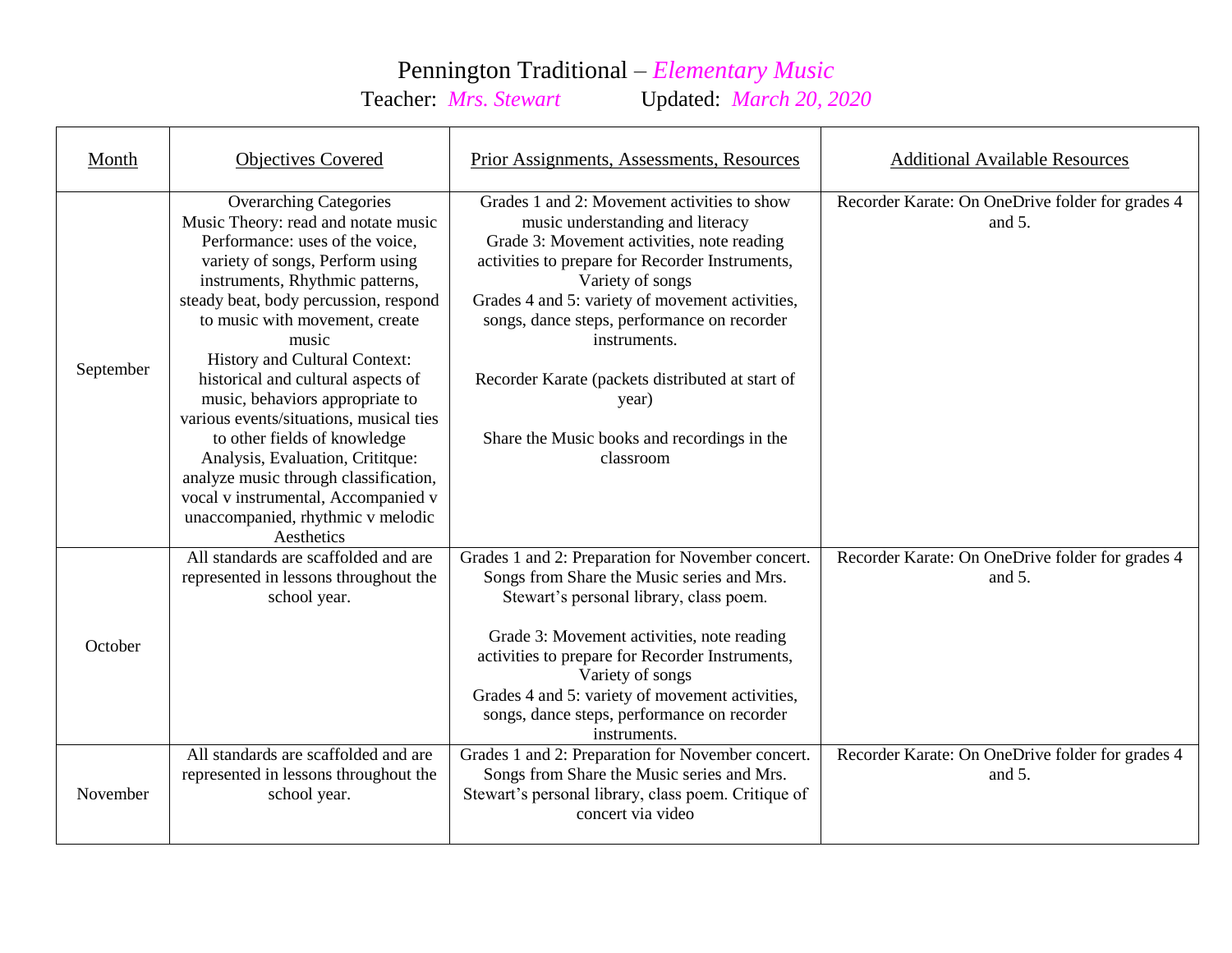|          |                                       | Grade 3: Movement activities, note reading                                                 |                                                   |
|----------|---------------------------------------|--------------------------------------------------------------------------------------------|---------------------------------------------------|
|          |                                       | activities to prepare for Recorder Instruments,                                            |                                                   |
|          |                                       | Variety of songs                                                                           |                                                   |
|          |                                       | Grades 4 and 5: variety of movement activities,                                            |                                                   |
|          |                                       | songs, dance steps, performance on recorder                                                |                                                   |
|          |                                       | instruments.                                                                               |                                                   |
|          | All standards are scaffolded and are  | Grade 1: Ballet Study - The Nutcracker                                                     | Recorder Karate: On OneDrive folder for grades 4  |
|          | represented in lessons throughout the |                                                                                            | and $5$ .                                         |
|          | school year.                          | Grade 2: Mirror Game for Steady Beat assessment,                                           |                                                   |
|          |                                       | Seasonal songs. Packet of songs about winter,                                              |                                                   |
|          |                                       | snow, new year celebrations                                                                | Selection of All County Elementary Chorus         |
|          |                                       |                                                                                            | members: Sheet music distributed. Rehearsal       |
| December |                                       | Grade 3: Movement activities, note reading                                                 | recordings shared online.                         |
|          |                                       | activities to prepare for Recorder Instruments,                                            |                                                   |
|          |                                       | Variety of songs                                                                           |                                                   |
|          |                                       | Grades 4 and 5: variety of movement activities,                                            |                                                   |
|          |                                       | songs, dance steps, performance on recorder                                                |                                                   |
|          |                                       | instruments.                                                                               |                                                   |
|          |                                       | Grade 5 – auditions for All County Elementary                                              |                                                   |
|          |                                       | Chorus                                                                                     |                                                   |
|          | All standards are scaffolded and are  | Grades 1 and 2: Steady Beat focus, notation writing                                        | Share the Music song books and recordings, posted |
|          | represented in lessons throughout the | focus (Quarter and barred eighth notes and quarter                                         | on OneNote and shared via email.                  |
|          | school year.                          | rests, 2 <sup>nd</sup> grade add half and whole)                                           |                                                   |
|          |                                       | Begin learning songs for March concert.<br>Grade 3: Begin Recorder Instrument playing with | Recorder Karate: On OneDrive folder for grades 4  |
|          |                                       | focus on tone production and blend. Begin learning                                         | and 5. Shared via email.                          |
|          |                                       | concert songs.                                                                             |                                                   |
| January  |                                       | Grades 4 and 5: variety of movement activities,                                            |                                                   |
|          |                                       | songs, dance steps, performance on recorder                                                |                                                   |
|          |                                       | instruments.                                                                               |                                                   |
|          |                                       | Grade 4 begin learning concert songs and                                                   |                                                   |
|          |                                       | choreography                                                                               |                                                   |
|          |                                       | Grade 5: Work on auditions for Musical Theatre                                             |                                                   |
|          |                                       | Production                                                                                 |                                                   |
|          | All standards are scaffolded and are  | Grade 1: music literacy through rhythm reading                                             | Recorder Karate: On OneDrive folder for grades 4  |
|          | represented in lessons throughout the | and writing and performing on instruments.                                                 | and $5$ .                                         |
| February | school year.                          | Grade 2: Music literacy through rhythm reading                                             |                                                   |
|          |                                       | and writing and performing on instruments.                                                 | Share the Music song books and recordings, posted |
|          |                                       | POISON RHYTHM game.                                                                        | on OneNote as music is copyright protected.       |
|          |                                       | Grades 3 and 4: Continue recorder development                                              |                                                   |
|          |                                       | and song rehearsal for March concert.                                                      |                                                   |
|          |                                       |                                                                                            |                                                   |